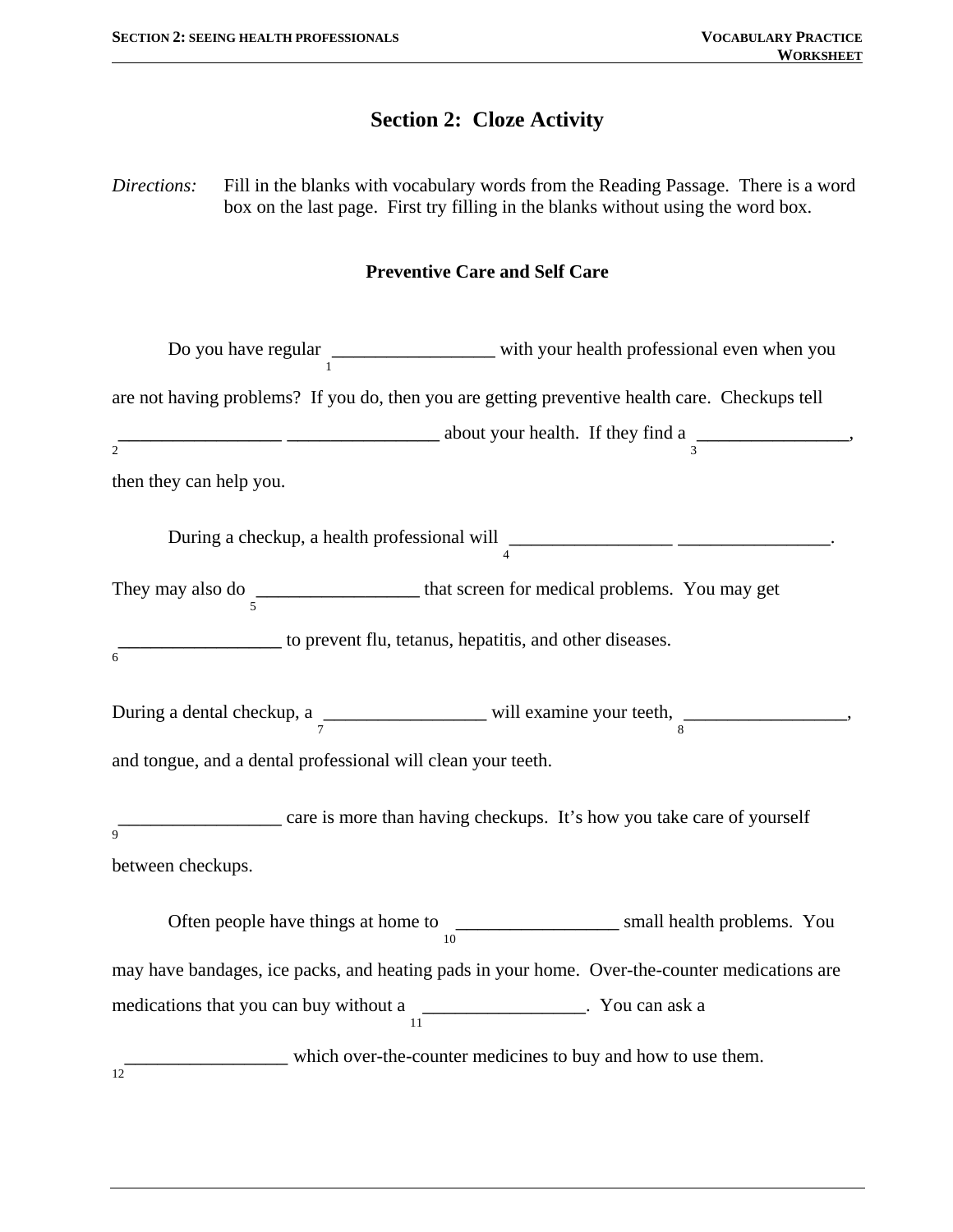**Preventive Care and Self Care,** continued

If your small health problem does not get better or gets worse after you try to treat it yourself, then you should talk to or see a 13 \_\_\_\_\_\_\_\_\_\_\_\_\_\_\_\_\_\_\_.

If you want to see a health professional, you might have to make an appointment. When you have an 14 **\_\_\_\_\_\_\_\_\_\_\_\_\_\_\_\_\_\_\_\_**, the health professional knows you are coming and will have

time to see you. If you can't keep your appointment, then you should call right away.

Sometimes you don't have to make an appointment. Some **\_\_\_\_\_\_\_\_\_\_\_\_\_\_\_\_\_** let

15

 $16^{-}$ **\_\_\_\_\_\_\_\_\_\_\_** walk in and wait to see the health professional who is in the clinic that day.

### **Word Box**

| doctor       | shots       | health professionals | patients |
|--------------|-------------|----------------------|----------|
| gums         | problem     | clinics              | dentist  |
| checkups     | appointment | preventive           | treat    |
| prescription | examine you | pharmacist           | tests    |